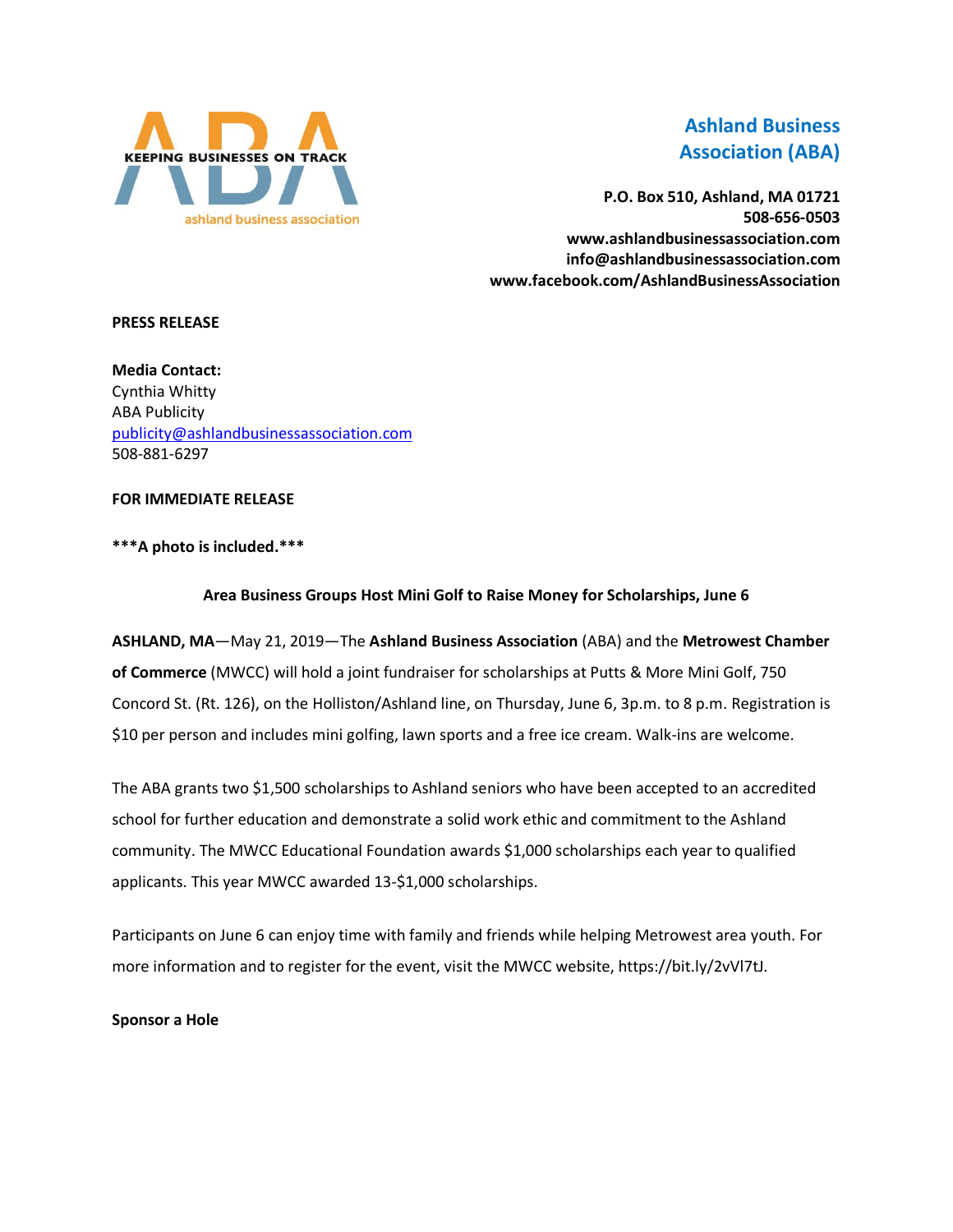To sponsor a hole and gain awareness for your business, contact Jim Giammarinaro, jim@puttsandmore.com, 508-561-2902, or visit, www.metrowest.org/events/details/putts-morefundraiser-9977, and choose the scholarship fund you want to support.

#### **ABA Monthly Program**

The ABA will hold its monthly business networking program on **Tuesday, June 4, 5:30 to 7:30 p.m. at the Ashland Library Community Room**, 66 Front St. The Business Spotlight will be Valerie Gaines of At Peace Reiki. Refreshments will be by Carolyn Love-Scalise of ReStore-Ashland, Habitat for Humanity. The program is free and open to the public. Register to attend: https://ashlandbusinessassociation.com/events.

Over 130 businesses make up the ABA. For more information, contact ABA membership chair, Denise Loiselle, dloiselle@needhambank.com, 508-259-5161.

###